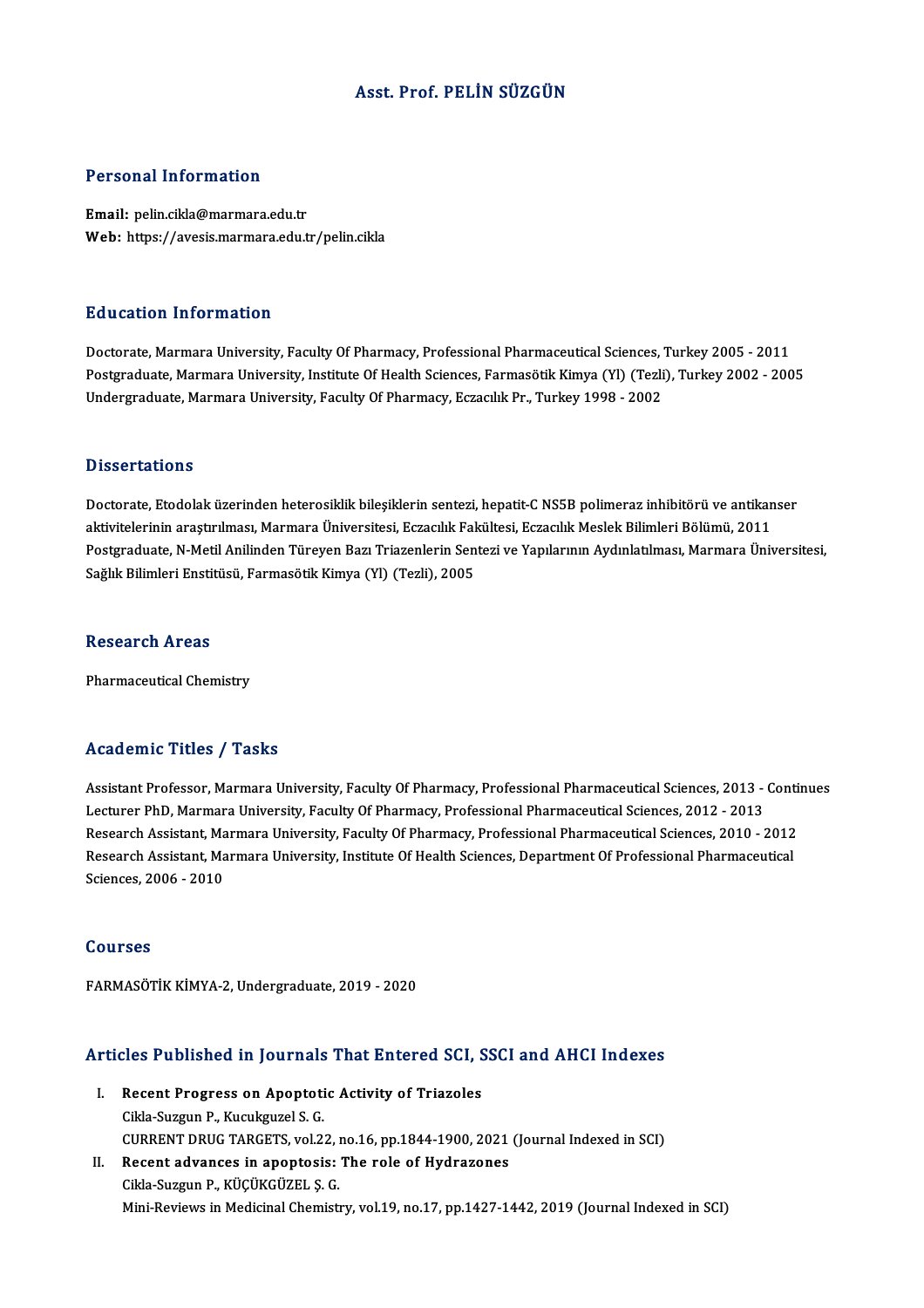III. Effect of etodolac hydrazone, a new compound synthesised from etodolac, on spermatozoon quality,<br>testisular linid perevidation, enentosis and energatorean DNA integrity. Effect of etodolac hydrazone, a new compound synthesised from etodola<br>testicular lipid peroxidation, apoptosis and spermatozoon DNA integrity<br>Seriegian S. Turk C. Gilda Suggun B. Curena M. Vuga A. Vay A. H., Canturk E. Kug Effect of etodolac hydrazone, a new compound synthesised from etodolac, on sperm<br>testicular lipid peroxidation, apoptosis and spermatozoon DNA integrity<br>Sariozkan S., Turk G., Cikla-Suzgun P., Guvenc M., Yuce A., Yay A. H. testicular lipid peroxidation, apoptosis and spermatozoon DNA integrity<br>Sariozkan S., Turk G., Cikla-Suzgun P., Guvenc M., Yuce A., Yay A. H. , Canturk F., Kucukguzel S. G. IV. Synthesis of Tolmetin Hydrazide-Hydrazones and Discovery of a Potent Apoptosis Inducer in Colon Andrologia, vol.48, no.2, pp.177-188, 2016 (Journal Indexed in SCI) Synthesis of Tolmetin Hydrazide-Hydrazones and Discovery of a Potent Apoptosis Inducer in Colon<br>Cancer Cells<br>KÜÇÜKGÜZEL Ş. G. , Koc D., Cikla-Suzgun P., ÖZSAVCI D., BİNGÖL ÖZAKPINAR Ö., MEGA TİBER P., ORUN O., Erzincan<br>B. **Cancer Cells<br>KÜÇÜKGÜZEL Ş. G. , Koc D<br>P., Sag-Erdem S., ŞAHİN F.<br>Archiv der Pharmazie vel** KÜÇÜKGÜZEL Ş. G. , Koc D., Cikla-Suzgun P., ÖZSAVCI D., BİNGÖL ÖZAKPINAR Ö., N<br>P., Sag-Erdem S., ŞAHİN F.<br>Archiv der Pharmazie, vol.348, no.10, pp.730-742, 2015 (Journal Indexed in SCI)<br>Anti-sanser and anti-banatitis C. vi P., Sag-Erdem S., ȘAHİN F.<br>Archiv der Pharmazie, vol.348, no.10, pp.730-742, 2015 (Journal Indexed in SCI)<br>V. Anti-cancer and anti-hepatitis C virus NS5B polymerase activity of etodolac 1,2,4-triazoles<br>Ciklo Suzgun B. Koye Archiv der Pharmazie, vol.348, no.10, pp.730-742, 2015 (Journal Indexed in SCI)<br>Anti-cancer and anti-hepatitis C virus NS5B polymerase activity of etodolac 1,2,4-triazoles<br>Cikla-Suzgun P., Kaushik-Basu N., Basu A., Arora P Anti-cancer and anti-hepatitis C virus NS5B polymerase activity of etodolac 1,2,4-triazoles<br>Cikla-Suzgun P., Kaushik-Basu N., Basu A., Arora P., Talele T. T. , Durmaz I., Cetin-Atalay R., KÜÇÜKGÜZEL Ş. G.<br>Journal of Enzyme Cikla-Suzgun P., Kaushik-Basu N., Basu A., Arora P., Talele T. T. , Durmaz I., Cetin-Atalay R., KÜÇÜKGÜZEL Ş. G.<br>Journal of Enzyme Inhibition and Medicinal Chemistry, vol.30, no.5, pp.778-785, 2015 (Journal Indexed in SCI) KÜÇÜKGÜZEL Ş.G. ,Cikla-SuzgunP. Recent advances bioactive 1,2,4-triazole-3-thiones<br>KÜÇÜKGÜZEL Ş. G. , Cikla-Suzgun P.<br>European Journal of Medicinal Chemistry, vol.97, no.1, pp.830-870, 2015 (Journal Indexed in SCI)<br>Synthesis and characterization of flurb VII. Synthesis and characterization of flurbiprofen hydrazide derivatives as potential anti-HCV, European Journal of Medicinal Chemistry<br>Synthesis and characterization of flu<br>anticancer and antimicrobial agents<br>Girla B. TATAR E. Küçüvçüzet i. SAHİN Cikla P., TATAR E., KÜÇÜKGÜZEL İ., ŞAHİN F., Yurdakul D., Basu A., Krishnan R., Nichols D. B. , Kaushik-Basu N.,<br>KÜÇÜKGÜZEL Ş. G. anticancer and antimicrobial agents Cikla P., TATAR E., KÜÇÜKGÜZEL İ., ŞAHİN F., Yurdakul D., Basu A., Krishnan R., Nichols D. B<br>KÜÇÜKGÜZEL Ş. G.<br>Medicinal Chemistry Research, vol.22, no.12, pp.5685-5699, 2013 (Journal Indexed in SCI)<br>Synthosis, sytetewisity VIII. Synthesis, cytotoxicity, and pro-apoptosis activity of etodolac hydrazide derivatives as anticancer agents Medicin<br>Synthe:<br>agents<br>Gilda P Synthesis, cytotoxicity, and pro-apoptosis activity of etodolac hydrazide derivatives as an<br>agents<br>Cikla P., ÖZSAVCI D., BİNGÖL ÖZAKPINAR Ö., ŞENER A., Cevik O., ÖZBAŞ TURAN S., Akbuga J., ŞAHİN F.,<br>KÜÇÜKÇÜZEL S. C <mark>agents</mark><br>Cikla P., ÖZSAVCI D<br>KÜÇÜKGÜZEL Ş. G.<br>Archiv der Pharma Cikla P., ÖZSAVCI D., BİNGÖL ÖZAKPINAR Ö., ŞENER A., Cevik O., ÖZBAŞ TURAN S.<br>KÜÇÜKGÜZEL Ş. G.<br>Archiv der Pharmazie, vol.346, no.5, pp.367-379, 2013 (Journal Indexed in SCI)<br>Etadelas thiosemiserberides: A. novel slass of b KÜÇÜKGÜZEL Ş. G.<br>Archiv der Pharmazie, vol.346, no.5, pp.367-379, 2013 (Journal Indexed in SCI)<br>IX. Etodolac thiosemicarbazides: A novel class of hepatitis C virus NS5B polymerase inhibitors Etodolak<br>tivosemikarbazitleri: Archiv der Pharmazie, vol.346, no.5, pp.367-379, 2013 (Journal Indexed in SCI)<br>Etodolac thiosemicarbazides: A novel class of hepatitis C virus NS5B polymeras<br>tiyosemikarbazitleri: Yeni bir sınıf hepatit c virüsü ns5b polim Etodolac thiosemicarbazides: A novel class of hepatitis C virus NS<br>tiyosemikarbazitleri: Yeni bir sınıf hepatit c virüsü ns5b polimera<br>Çikla P., Arora P., Basu A., Talele T.T., Kaushik-Basu N., KÜÇÜKGÜZEL Ş.G.<br>Marmara Phar tiyosemikarbazitleri: Yeni bir sınıf hepatit c virüsü ns5b polimeraz inhibitörleri<br>Çikla P., Arora P., Basu A., Talele T. T. , Kaushik-Basu N., KÜÇÜKGÜZEL Ş. G.<br>Marmara Pharmaceutical Journal, vol.17, no.2, pp.138-146, 201 Cikla P., Arora P., Basu A., Talele T. T. , Kaushik-Basu N., KÜÇÜKGÜZEL Ş. G.<br>Marmara Pharmaceutical Journal, vol.17, no.2, pp.138-146, 2013 (Journal Indexed in SCI Expanded)<br>X. Synthesis and characterization of triazenes Marmara Pharmaceutical Journal, vol.17, no.2,<br>Synthesis and characterization of triazen<br>triazenlerin sentezi ve karakterizasyonu<br>Üneelen S. Gilde B. Güniz Küçülmüzel S. Bolles Synthesis and characterization of triazenes derived from sulfonar<br>triazenlerin sentezi ve karakterizasyonu<br>Ünsalan S., Çikla P., Güniz Küçükgüzel Ş., Rollas S., Şahin F., Faruk Bayrak Ö.<br>Maymaya Phaymagautical Jaurnal val triazenlerin sentezi ve karakterizasyonu<br>Ünsalan S., Çikla P., Güniz Küçükgüzel Ş., Rollas S., Şahin F., Faruk Bayrak Ö.<br>Marmara Pharmaceutical Journal, vol.15, no.1, pp.11-17, 2011 (Journal Indexed in SCI Expanded)<br>Synthe Ünsalan S., Çikla P., Güniz Küçükgüzel Ş., Rollas S., Şahin F., Faruk Bayrak Ö.<br>Marmara Pharmaceutical Journal, vol.15, no.1, pp.11-17, 2011 (Journal Indexed in SCI Expanded)<br>XI. Synthesis and evaluation of antiviral, anti Marmara Pharmaceutical Journal, vol.15, no.1, pp.11-17, 2011 (Journal Indexed in SCI Expanded)<br>Synthesis and evaluation of antiviral, antitubercular and anticancer activities of some novel<br>thioureas derived from 4-aminoben Synthesis and evaluation of antiviral, antitubercular and anticancer activities of some nove<br>thioureas derived from 4-aminobenzohydrazide hydrazones 4-Aminobenzohidrazit hidraze<br>türetilmiş bazı yeni tiyoürelerin sentezi, a thioureas derived<br>türetilmiş bazı yeı<br>değerlendirilmesi<br>CIVI A P- VÜCÜVCÜS türetilmiş bazı yeni tiyoürelerin sentezi, antiviral, antitüberküler ve antikanser etkilerinin<br>değerlendirilmesi<br>ÇIKLA P., KÜÇÜKGÜZEL Ş. G. , KÜÇÜKGÜZEL İ., ROLLAS S., DE CLERCQ E., PANNECOUQUE C., ANDREI G., SNOECK R.,<br>SA <mark>değerlendirilmesi</mark><br>ÇIKLA P., KÜÇÜKGÜZEL<br>ŞAHİN F., BAYRAK Ö. F.<br>Marmara Pharmacqutiq ÇIKLA P., KÜÇÜKGÜZEL Ş. G. , KÜÇÜKGÜZEL İ., ROLLAS S., DE CLERCQ E., PANNECOUQUE C., ANDR.<br>ŞAHİN F., BAYRAK Ö. F.<br>Marmara Pharmaceutical Journal, vol.14, no.1, pp.13-20, 2010 (Journal Indexed in SCI Expanded) Marmara Pharmaceutical Journal, vol.14, no.1, pp.13-20, 2010 (Journal Indexed in SCI Expanded)<br>Articles Published in Other Journals

- rticles Published in Other Journals<br>I. Anti-Cancer Acitivity of Etodolac and Its Derivatives on Prostate and Colorectal Cancer Cell Lines<br>Kosvišit Savine S. Owyn O. Mess Tiber B. Süssün B. Küsülsvüsel S. C Xos 1 denoncu in Othor Journals<br>Anti-Cancer Acitivity of Etodolac and Its Derivatives on Pros<br>Koçyiğit Sevinç S., Orun O., Mega Tiber P., Süzgün P., Küçükgüzel Ş. G.<br>Proseedings 2019. vol 2. nn 1572–2019 (Pefereed Journals Anti-Cancer Acitivity of Etodolac and Its Derivatives on Prostate and Co<br>Koçyiğit Sevinç S., Orun O., Mega Tiber P., Süzgün P., Küçükgüzel Ş. G.<br>Proceedings 2018, vol.2, pp.1573, 2018 (Refereed Journals of Other Institutio Koçyiğit Sevinç S., Orun O., Mega Tiber P., Süzgün P., Küçükgüzel Ş. G.<br>Proceedings 2018, vol.2, pp.1573, 2018 (Refereed Journals of Other Institutions)<br>II. Synthesis of some new triazene and diazene derivatives and in vit
- Proceedings 2018, vol.2, pp.1573, 2018 (Refereed Journals of Other Institutions)<br>Synthesis of some new triazene and diazene derivatives and in vitro evantitumor activities<br>Cikla P., Rollas S. Synthesis of so<br>antitumor activ<br>Çikla P., Rollas S.<br>Eshad Jaumal of

Fabad Journal of Pharmaceutical Sciences, vol.32, no.1, pp.33-40, 2007 (Refereed Journals of Other Institutions)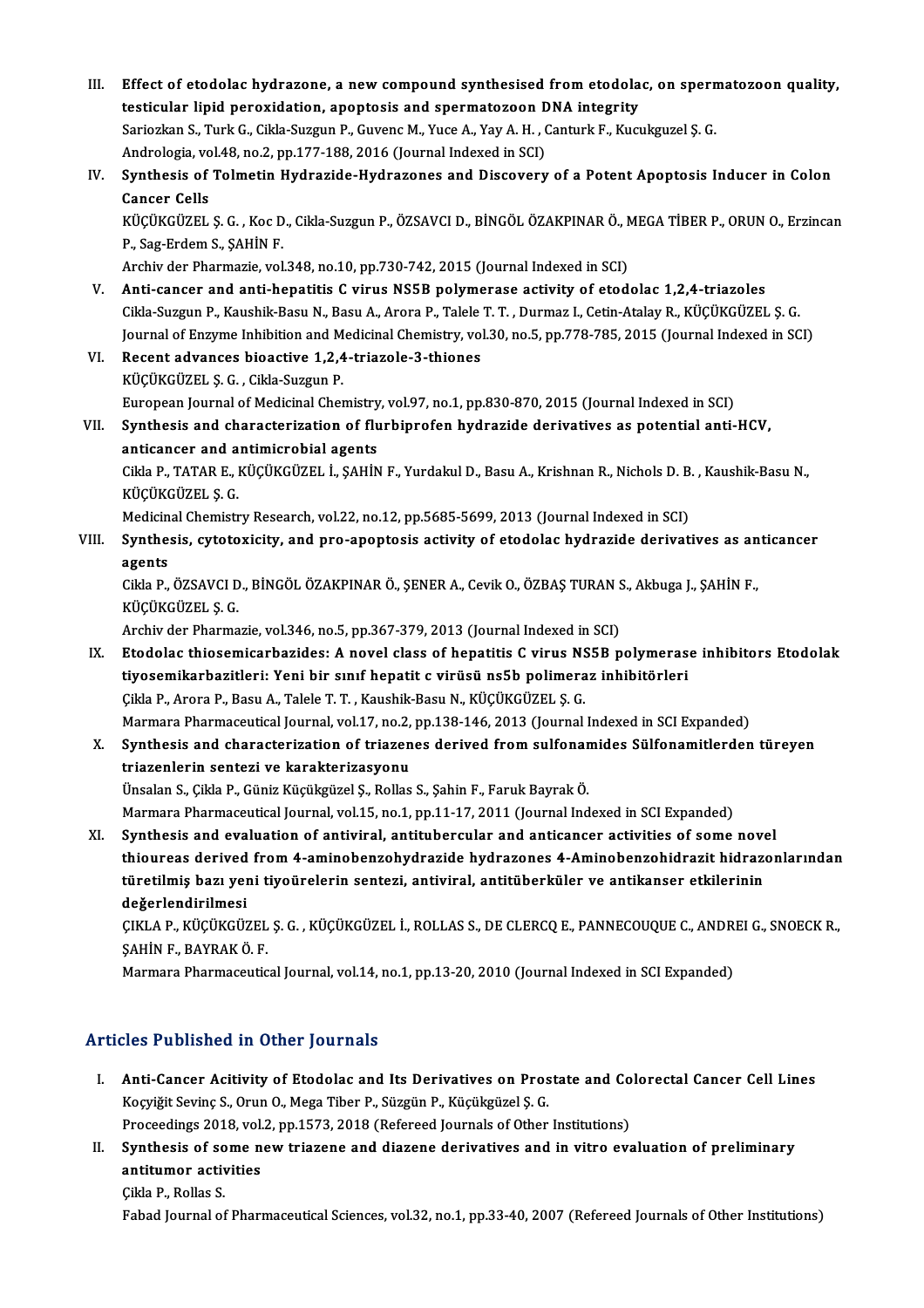# Refereed Congress / Symposium Publications in Proceedings<br>Refereed Congress / Symposium Publications in Proceedings

| Refereed Congress / Symposium Publications in Proceedings |                                                                                                                                      |
|-----------------------------------------------------------|--------------------------------------------------------------------------------------------------------------------------------------|
| L.                                                        | Apoptotic effect of etodolac and its derivative on breast cancer cell line                                                           |
|                                                           | KOÇYİĞİT SEVİNÇ S., ORUN O., MEGA TİBER P., SÜZGÜN P., KÜÇÜKGÜZEL Ş. G.                                                              |
|                                                           | International Congress on Biological and Medical Sciences 2018, Niğde, Turkey, 31 October - 03 November 2018                         |
| П.                                                        | Selektif COX-2 inhibitörlerinin antikanser etkinlikteki yeri                                                                         |
|                                                           | SÜZGÜN P                                                                                                                             |
|                                                           | ." 2. Ulusal Marmara Eczacılık Kongresi, Turkey, 14 November - 16 December 2018                                                      |
| III.                                                      | Anti-Cancer Activity of Etodolac and Its Derivatives on Prostate and Colorectal Cancer Cell Lines                                    |
|                                                           | KOÇYİĞİT SEVİNÇ S., ORUN O., MEGA TİBER P., SÜZGÜN P., KÜÇÜKGÜZEL Ş. G.                                                              |
|                                                           | The 2nd International cell Death Research congress, 1 - 04 November 2018                                                             |
| IV.                                                       | Investigation of apoptotic gene expressions for two novel hydrazide derivatives of etodolac in K562                                  |
|                                                           | leukemia cell line                                                                                                                   |
|                                                           | MEGA TİBER P., ORUN O., KILINÇ O., SÜZGÜN P., KÜÇÜKGÜZEL Ş. G.                                                                       |
|                                                           | 30th Annual Biophysics Congress (International), 10 - 13 October 2018                                                                |
| V.                                                        | Apoptotic Effect of Etodolac and its derivativeson Breast Cancer Cell line                                                           |
|                                                           | KOÇYİĞİT SEVİNÇ S., ORUN O., MEGA TİBER P., SÜZGÜN P., KÜÇÜKGÜZEL Ş. G.                                                              |
|                                                           | International Meeting on Education and Research in Health Sciences, 3 - 05 November 2017                                             |
| VI.                                                       | Etodolak ve Türevlerinin Prostat Kanser Hücre Hattı Üzerine Sitotoksik Etkisi                                                        |
|                                                           | KOÇYİĞİT SEVİNÇ S., ORUN O., MEGA TİBER P., SÜZGÜN P., KÜÇÜKGÜZEL Ş. G.                                                              |
|                                                           | 28.29. Ulusal Biyofizik Kongresi, Turkey, 6 - 09 September 2017                                                                      |
| VII.                                                      | Cytotoxic effect of etodolac and Its derivatives on prostat cancer cell line                                                         |
|                                                           | KOÇYİĞİT SEVİNÇ S., ORUN O., MEGA TİBER P., SÜZGÜN P., KÜÇÜKGÜZEL Ş. G.                                                              |
|                                                           | 28-29. Ulusal Biyofizik Kongresi, İstanbul, Turkey, 6 - 09 September 2017                                                            |
| VIII.                                                     | Apoptoz üzerine etkili hidrazon türevleri                                                                                            |
|                                                           | SÜZGÜN P., HAN İ., KÜÇÜKGÜZEL Ş. G.                                                                                                  |
| IX.                                                       | IVEK 3RD International Convention of Pharmaceuticals And Pharmacies, 26 - 29 April 2017<br>APOPTOZ ÜZERİNE ETKİLİ HİDRAZON TÜREVLERİ |
|                                                           | SÜZGÜN P., HAN M. İ., KÜÇÜKGÜZEL Ş. G.                                                                                               |
|                                                           | 3. İLAÇ VE ECZACILIK KONGRESİ, 26 - 29 April 2017                                                                                    |
|                                                           | X Antikanser etkili heterosiklik bileşikler                                                                                          |
|                                                           | KÜÇÜKGÜZEL Ş. G. , ŞENKARDEŞ S., SÜZGÜN P., yılmaz ö., çoruh ı., COŞKUN G. P. , dadaş y., koç d.                                     |
|                                                           | I.Ulusal Marmara Eczacılık Kongresi, Turkey, 3 - 05 November 2016                                                                    |
| XI.                                                       | HCV NS5B inhibisyonu yapan yeni heterosiklik bileşikler.                                                                             |
|                                                           | KÜÇÜKGÜZEL Ş. G. , ŞENKARDEŞ S., SÜZGÜN P., yılmaz ö., çoruh ı., COŞKUN G. P. , dadaş y., koç d.                                     |
|                                                           | I.Ulusal Marmara Eczacılık Kongresi, Turkey, 3 - 05 November 2016                                                                    |
| XII.                                                      | Effects of etodolac derivative compound, SGK 216, on oxidative stress-induced cell apoptosis in                                      |
|                                                           | human leukemeia cell line                                                                                                            |
|                                                           | MEGA TİBER P., KOÇYİĞİT SEVİNÇ S., SÜZGÜN P., KÜÇÜKGÜZEL Ş. G. , ORUN O.                                                             |
|                                                           | 6st World Congress of Oxidative Stress Calcium Signaling and TRP Channels, Isparta, Turkey, 24 - 27 May 2016,                        |
|                                                           | vol 8, pp 145-146                                                                                                                    |
| XIII.                                                     | Effects of etodolac derivative compound SGK 216 on oxidative stress induced cell apoptosis in                                        |
|                                                           | human leukemeia cell line                                                                                                            |
|                                                           | MEGA TİBER P., KOÇYİĞİT SEVİNÇ S., SÜZGÜN P., KÜÇÜKGÜZEL Ş. G. , ORUN O.                                                             |
|                                                           | 6th World Congress of Oxidative Stress, Calcium Signaling and TPR Channels, Isparta, Turkey, 24 - 27 May 2016                        |
| XIV.                                                      | Anti-cancer acitivity of a hydrazone derivative of etodolac in K562 leukemia cell lines                                              |
|                                                           | YONAR KAPLAN P., KOÇYİĞİT SEVİNÇ S., MEGA TİBER P., SÜZGÜN P., ORUN O.                                                               |
|                                                           | 1st International Cell Death Research Congress, İzmir, Turkey, 4 - 07 May 2016, vol.41, pp.161                                       |
| XV.                                                       | Characterization of the effect of several etodolac derivatives on cancer cell lines                                                  |
|                                                           | KOÇYİĞİT SEVİNÇ S., MEGA TİBER P., SÜZGÜN P., KÜÇÜKGÜZEL Ş. G. , ORUN O.                                                             |
|                                                           | 1st International Cell Death Research Congress, Poster, 2016, Dokuz Eylül Üniversitesi, İzmir, Turkey, 4 - 07 May                    |
|                                                           |                                                                                                                                      |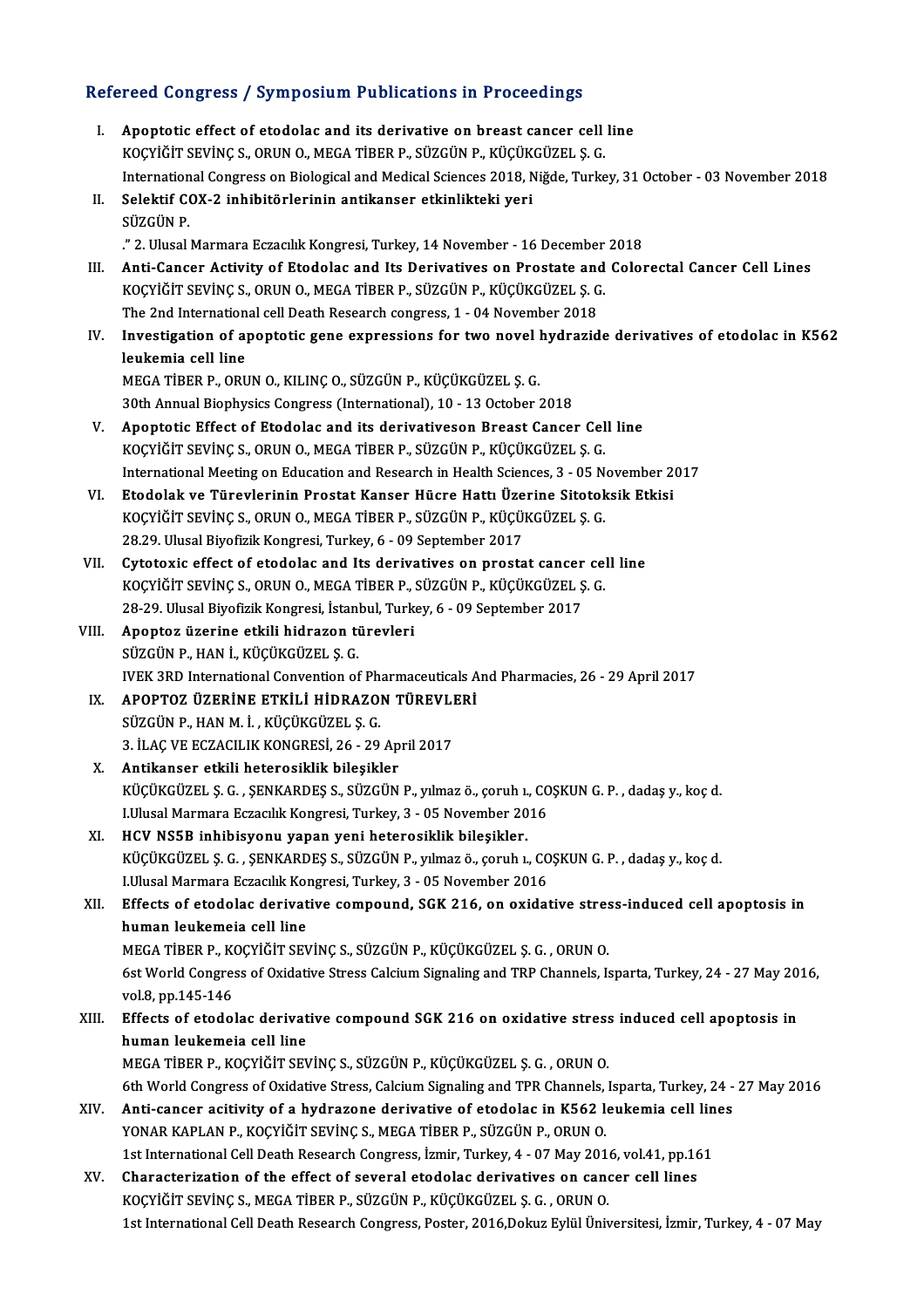2016, vol.41, pp.156<br>Ptodolak Tünevi Sa

2016, vol.41, pp.156<br>XVI. Etodolak Türevi Sgk 205 ve Sgk 216 Bileşiklerinin K562 Kronik Myeloid Lösemi Hücre Hatlarında<br>Anentetik Etkileri 2016, vol.41, pp.156<br>Etodolak Türevi S<sub>i</sub><br>Apoptotik Etkileri<br>MECA TİPER RAVE Etodolak Türevi Sgk 205 ve Sgk 216 Bileşiklerinin K562 Kron<br>Apoptotik Etkileri<br>MEGA TİBER P., AVERBEK S., ORUN O., SÜZGÜN P., KÜÇÜKGÜZEL Ş. G.<br>27 ulusal Biyefirik kansvesi Turkey, 20 Santambar, 02 Ostabar 2015

Apoptotik Etkileri<br>1972. MEGA TİBER P., AVERBEK S., ORUN O., SÜZGÜN P., KÜÇÜKGÜZEL Ş. G.<br>27.ulusal Biyofizik kongresi, Turkey, 29 September - 03 October 2015

- MEGA TİBER P., AVERBEK S., ORUN O., SÜZGÜN P., KÜÇÜKGÜZEL Ş. G.<br>27.ulusal Biyofizik kongresi, Turkey, 29 September 03 October 2015<br>XVII. Proliferative effects of two etodolac derivatives, SGK-206 and SGK-242, on breast c ORUN O., KOÇYİĞİT SEVİNÇ S., MEGA TİBER P., SÜZGÜN P., KÜÇÜKGÜZEL Ş. G.<br>3rd ANTICANCER AGENT Development Congress, İzmir, Turkey, 18 - 19 May 2015, pp.154 Proliferative effects of two etodolac derivatives, SGK-206 and SGK-242, on brea<br>ORUN O., KOÇYİĞİT SEVİNÇ S., MEGA TİBER P., SÜZGÜN P., KÜÇÜKGÜZEL Ş. G.<br>3rd ANTICANCER AGENT Development Congress, İzmir, Turkey, 18 - 19 May ORUN O., KOÇYİĞİT SEVİNÇ S., MEGA TİBER P., SÜZGÜN P., KÜÇÜKGÜZEL Ş. G.<br>3rd ANTICANCER AGENT Development Congress, İzmir, Turkey, 18 - 19 May 2015, pp.154<br>XVIII. Apoptotic effects of two etodolac derivatives SGK 205 and SG
- 3rd ANTICANCER AGENT Development Congress, İzmir, Turkey, 18<br>Apoptotic effects of two etodolac derivatives SGK 205 and SORUN O., averbek s., MEGA TİBER P., SÜZGÜN P., KÜÇÜKGÜZEL Ş.G. Apoptotic effects of two etodolac derivatives SGK 205 and SGK 216<br>ORUN O., averbek s., MEGA TIBER P., SÜZGÜN P., KÜÇÜKGÜZEL Ş. G.<br>11th International Symposium on Pharmaceutical Sciences, 9 - 12 June 2015<br>Proliferative effe 11th International Symposium on Pharmaceutical Sciences, 9 - 12 June 2015
- ORUN O., averbek s., MEGA TIBER P., SÜZGÜN P., KÜÇÜKGÜZEL Ş. G.<br>11th International Symposium on Pharmaceutical Sciences, 9 12 June 2015<br>XIX. Proliferative effects of two etodolac derivatives SGK 205 and SGK 216 on K562 l Proliferative effects of two etodolac derivatives SGK 205 and SGK 216 or<br>MEGA TİBER P., AVERBEK S., ORUN O., SÜZGÜN P., KÜÇÜKGÜZEL Ş. G.<br>EACR- Sponsored 3rd Anticancer Agent Development Congress, 18 - 19 May 2015<br>Synthesis
- XX. Synthesis of novel hydrazide hydrazones derived from tolmetin as anticancer agents<br>KOC D., SÜZGÜN P., BİNGÖL ÖZAKPINAR Ö., ÖZSAVCI D., KÜÇÜKGÜZEL Ş. G. EACR- Sponsored 3rd Anticancer Agent Development Congress, 18 - 19 Ma<br>Synthesis of novel hydrazide hydrazones derived from tolmetin as<br>KOÇ D., SÜZGÜN P., BİNGÖL ÖZAKPINAR Ö., ÖZSAVCI D., KÜÇÜKGÜZEL Ş. G.<br>Feur International Synthesis of novel hydrazide hydrazones derived from tolmetin as anticancer agents<br>KOÇ D., SÜZGÜN P., BİNGÖL ÖZAKPINAR Ö., ÖZSAVCI D., KÜÇÜKGÜZEL Ş. G.<br>Four International Meeting on Pharmacy and Pharmaceutical Sciences (IM
- XXI. Synthesis of Heterocyclic Compounds Derived from Etodolac and Evaluation of Their HCV NS5B<br>Polymerase Inhibitor and Anticancer Activities Four International Meeting on Pharmacy and Pharma<br>Synthesis of Heterocyclic Compounds Derived I<br>Polymerase Inhibitor and Anticancer Activities<br>CIVI A SÜZCÜN P. VÜCÜVCÜZEL S. C ÇIKLASÜZGÜNP.,KÜÇÜKGÜZEL Ş.G. Polymerase Inhibitor and Anticancer Activities<br>ÇIKLA SÜZGÜN P., KÜÇÜKGÜZEL Ş. G.<br>2nd International BAU-Drug Design Symposium,Topic: PATENTED DRUG DESIGN, 17 - 19 April 2014<br>Anti HCV NSER Polymerase Preperties of Etadelas H

XXII. Anti HCV NS5B Polymerase Properties of Etodolac Hydrazide Derivatives and Cytotoxicity of<br>Etodolac Triazole SGK 238 2nd International BAU-Drug De<br>Anti HCV NS5B Polymerase<br>Etodolac Triazole SGK 238<br>SÜZCÜN B. NEERLA K. B. PASI Etodolac Triazole SGK 238<br>SÜZGÜN P., NEERJA K. B. , BASU A., ARORA P., ATALAY R., KÜÇÜKGÜZEL Ş. G.<br>International Multidisciplinary Symposium Drug Research & Development DRD 2013, 28 - 30 November 2013<br>Etodolak Üzerinden He

SÜZGÜNP.,NEERJAK.B. ,BASUA.,ARORAP.,ATALAYR.,KÜÇÜKGÜZEL Ş.G.

# SÜZGÜN P., NEERJA K. B. , BASU A., ARORA P., ATALAY R., KÜÇÜKGÜZEL Ş. G.<br>International Multidisciplinary Symposium Drug Research & Development DRD 2013, 28 - 30 November 2<br>XXIII. Etodolak Üzerinden Heterosiklik Bileşikleri International Multidisciplinary Symposium D<br>Etodolak Üzerinden Heterosiklik Bileşik<br>Antikanser Aktivitelerinin Araştırılması<br>CIKLA P Etodolak Üzerinden Heterosiklik Bileşiklerin Sentezi Hepatit C NS5B Polimeraz İnhibitörü Ve<br>Antikanser Aktivitelerinin Araştırılması

Antikanser Aktivitelerinin Araştırılması<br>ÇIKLA P.<br>T.C. Marmara Üniversitesi Sağlık Bilimleri Enstitüsü 12. Yüksek Lisans ve Doktora Günleri, Turkey, 8 - 09 November ÇIKLA P.<br>T.C. Marmara Üniversitesi Sağlık Bilimleri Enstitüsü 12. Yüksek Lisans ve Doktora Günleri, Turkey, 8 - 09 M<br>2012<br>Etodolak Üzerinden Heterosiklik Bileşiklerin Sentezi Hepatit C NS5B Polimeraz Inhibitörü ve T.C. Marmara Üniversitesi Sağlık Bilimleri Enstitüsü 12. Yüksek Lisans ve Doktora Günleri, Turkey, 8 - 09 N<br>2012<br>XXIV. Etodolak Üzerinden Heterosiklik Bileşiklerin Sentezi Hepatit C NS5B Polimeraz Inhibitörü ve<br>Artikanear

# 2012<br>Etodolak Üzerinden Heterosiklik Bileşik<br>Antikanser Aktivitelerinin Araştırılması<br>CIKLA B. KÜÇÜKÇÜZELS C Etodolak Üzerinden Hete<br>Antikanser Aktivitelerinin<br>ÇIKLA P., KÜÇÜKGÜZEL Ş. G.<br>III Illusal Farmasätik Kimua Antikanser Aktivitelerinin Araştırılması<br>ÇIKLA P., KÜÇÜKGÜZEL Ş. G.<br>III. Ulusal Farmasötik Kimya Kongresi, Turkey, 14 - 16 September 2012<br>Synthesis of Thissemiserberides and Triareles Derived Erem E

# CIKLA P., KÜÇÜKGÜZEL Ş. G.<br>III. Ulusal Farmasötik Kimya Kongresi, Turkey, 14 - 16 September 2012<br>XXV. Synthesis of Thiosemicarbazides and Triazoles Derived From Etodolac as Anti HCV and Anticancer<br>Acents III. Ulusa<br>Synthes<br>Agents<br>CIVI A P Synthesis of Thiosemicarbazides and Triazoles Derived Fro<br>Agents<br>ÇIKLA P., KAUSHİK BASU N., BASU A., ARORA P., KÜÇÜKGÜZEL Ş. G.<br>10th International Sumnesium On Pharmaseutical Sciences, ISOPS 1 Agents<br>ÇIKLA P., KAUSHİK BASU N., BASU A., ARORA P., KÜÇÜKGÜZEL Ş. G.<br>10th International Symposium On Pharmaceutical Sciences, ISOPS-10, 26 - 29 June 2012<br>Synthosis Biological Astivitiv of Hydragide Hydragones And A. Thiag

# CIKLA P., KAUSHİK BASU N., BASU A., ARORA P., KÜÇÜKGÜZEL Ş. G.<br>10th International Symposium On Pharmaceutical Sciences, ISOPS-10, 26 - 29 June 2012<br>XXVI. Synthesıs Biological Activitiy of Hydrazide Hydrazones And 4 Thi 10th Inter<br>Synthesis<br>Etodolac<br>CIVI A SÜZ Synthesıs Biological Activitiy of Hydrazide Hydrazones And 4 Thiazolidinones Derived From<br>Etodolac<br>ÇIKLA SÜZGÜN P., ÖZSAVCI D., BİNGÖL ÖZAKPINAR Ö., ÇEVİK Ö., ŞENER A., TURAN S., AKBUĞA J., KÜÇÜKGÜZEL Ş.<br>C

Et<br>CI<br>In: ÇIKLA SÜZGÜN P., ÖZSAVCI D., BİNGÖL ÖZAKPINAR Ö., ÇEVİK Ö., ŞENER A., TU<br>G.<br>International Science & Technolocy Conference ISTEC, 7 - 09 December 2011<br>N.Matil Anilinden Türeyen Begı Triagenlerin Sentegi ve Yanılarının A.

# G.<br>International Science & Technolocy Conference ISTEC, 7 - 09 December 2011<br>XXVII. N Metil Anilinden Türeyen Bazı Triazenlerin Sentezi ve Yapılarının Aydınlatılması<br>CIKLA B. BOLLAS S International Science & Technolocy Conference ISTEC, 7 - 09 December 2011<br>
N Metil Anilinden Türeyen Bazı Triazenlerin Sentezi ve Yapılarının A<br>
ÇIKLA P., ROLLAS S.<br>
I.Ulusal Farmasötik Kimya Kongresi, Turkey, 11 - 12 Nove N Metil Anilinden Türeyen Bazı Triazenlerin Sentezi ve Yapıla<br>ÇIKLA P., ROLLAS S.<br>I.Ulusal Farmasötik Kimya Kongresi, Turkey, 11 - 12 November 2006<br>Synthesis and biologisal astivity of 2.2 fluene 4 binhanylyl nr

- CIKLA P., ROLLAS S.<br>I.Ulusal Farmasötik Kimya Kongresi, Turkey, 11 12 November 2006<br>XXVIII. Synthesis and biological activity of 2 2 fluoro 4 biphenylyl propanoic acid hydrazide derivatives<br>Tatar E. Süzgün B. Kügükgüzel I.Ulusal Farmasötik Kimya Kongresi, Turkey, 11 - 12 November 2006<br>Synthesis and biological activity of 2 2 fluoro 4 biphenylyl propanoic acid hydrazide deriv<br>Tatar E., Süzgün P., Küçükgüzel Ş. G. , Küçükgüzel İ., Şahin F., Synthesis and biological activity of 2 2 fluoro 4 biphenylyl propanoic acid hydrazide deriv<br>Tatar E., Süzgün P., Küçükgüzel Ş. G. , Küçükgüzel İ., Şahin F., Yurdakul D., Kaushık Basu N., Krıshnan R.<br>3rd International Meeti Tatar E., Süzgün P., Küçükgüzel Ş. G. , Küçükgüzel İ., Şahin F., Yurdakul D., Kaushık Bas<br>3rd International Meeting on Pharmacy & Pharmaceutical Sciences, İstanbul, Turkey,<br>XXIX. Synthesis Screening Cytotoxicity of Triazen
- 3rd International Meeting on Pharmacy & Pharmaceutical Sciences, İstanbul, Turkey, 9 12 June 2010<br>Synthesis Screening Cytotoxicity of Triazenes From Derived Sulfonamides<br>ÜNSALAN S., ÇIKLA P., KÜÇÜKGÜZEL Ş. G. , ROLLAS S.